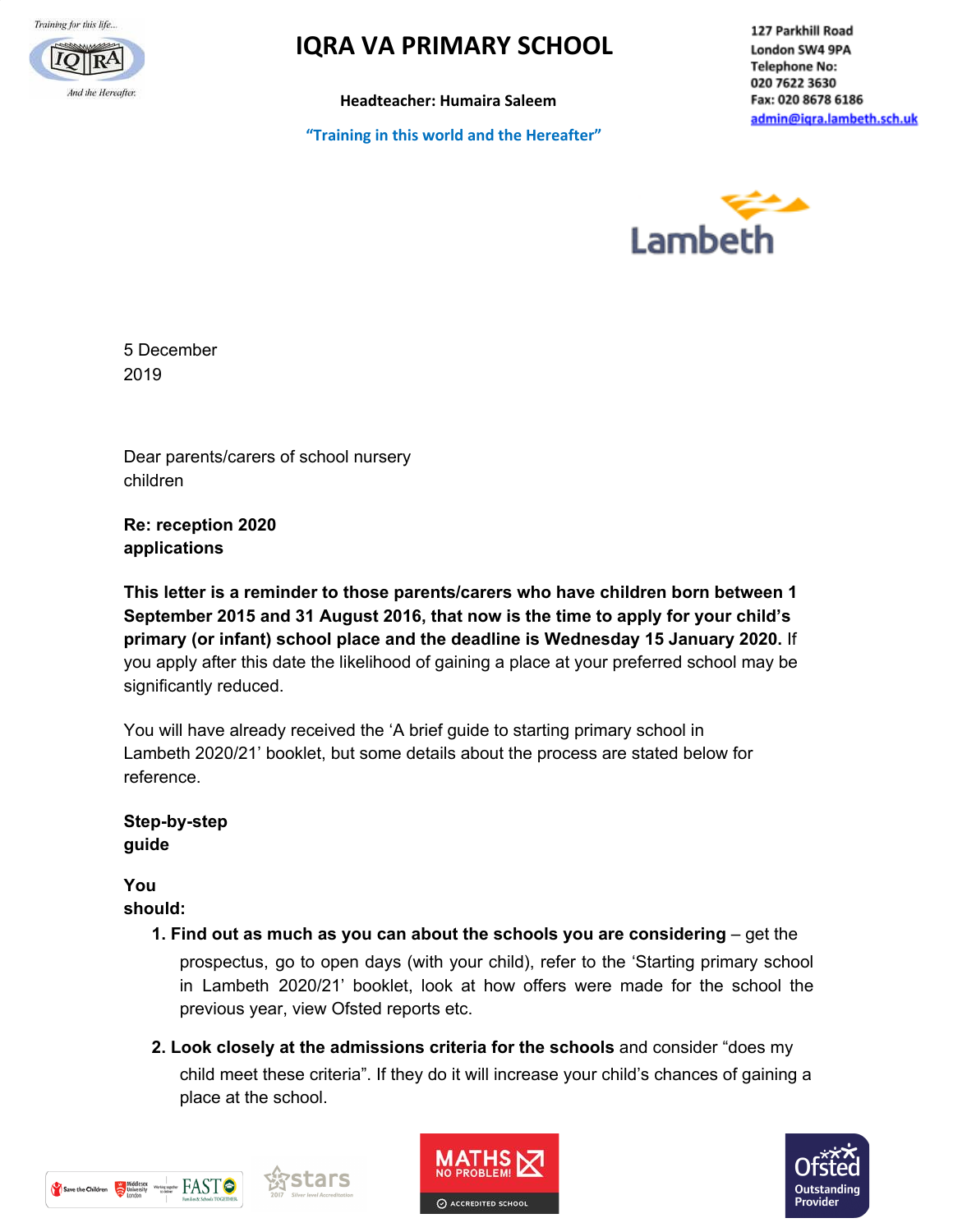

# *IO***IRA VA PRIMARY SCHOOL**

#### **Headteacher: Humaira Saleem**

#### **"Training in this world and the Hereafter"**

- **3. Apply online via your home borough**. Lambeth residents must go to **lambeth.gov.uk/eadmissions** for the link to the Pan-London online Common Application Form (CAF). Other borough residents need to apply via their home borough's school admissions page. Helpful screen shots of the online pages can be found in our aforementioned booklet via our webpage.
- **4. List the schools you want to apply for in the order that you prefer them (1 to 6) on the CAF.** You do not have to list 6, but the more you list in your favoured order, the greater the chance your child will be offered a place at a school you want. You can choose any school anywhere in the Pan-London area, (except fee-paying schools) using the drop-down menus.
- **5.** Once you are happy with the selection of schools and all information about you and your child is accurate, **submit your online application by 15 January 2020**. You will get a receipt by email and a reference number similar to 208-2020-09-E-001234. If you do not get this number, your form has not been submitted.
- **6.** You can make changes to the CAF at any time before the deadline; just ensure that you re-submit the application for the changes to be logged.
- **7. Upload on to the CAF the required proof of address documentation for you and your child and your child's date of birth by the deadline.** Details of the documents required for Lambeth residents can be found via lambeth.gov.uk/eadmissions. If you do not live in Lambeth, you must check what items your local School Admissions Team require and attach those to the CAF. Applications without the correct proof of address documentation may be withdrawn and no offer made.
- **8. Attach to the CAF any medical/social or other documents for consideration, if you wish to, by the deadline.**
- **9. Return Supplementary Information Forms (SIF) to any school/academy that requires one by their deadline**, as this impacts upon the chances of your child gaining a place. This is because they contain further information relating to the school's admissions criteria.





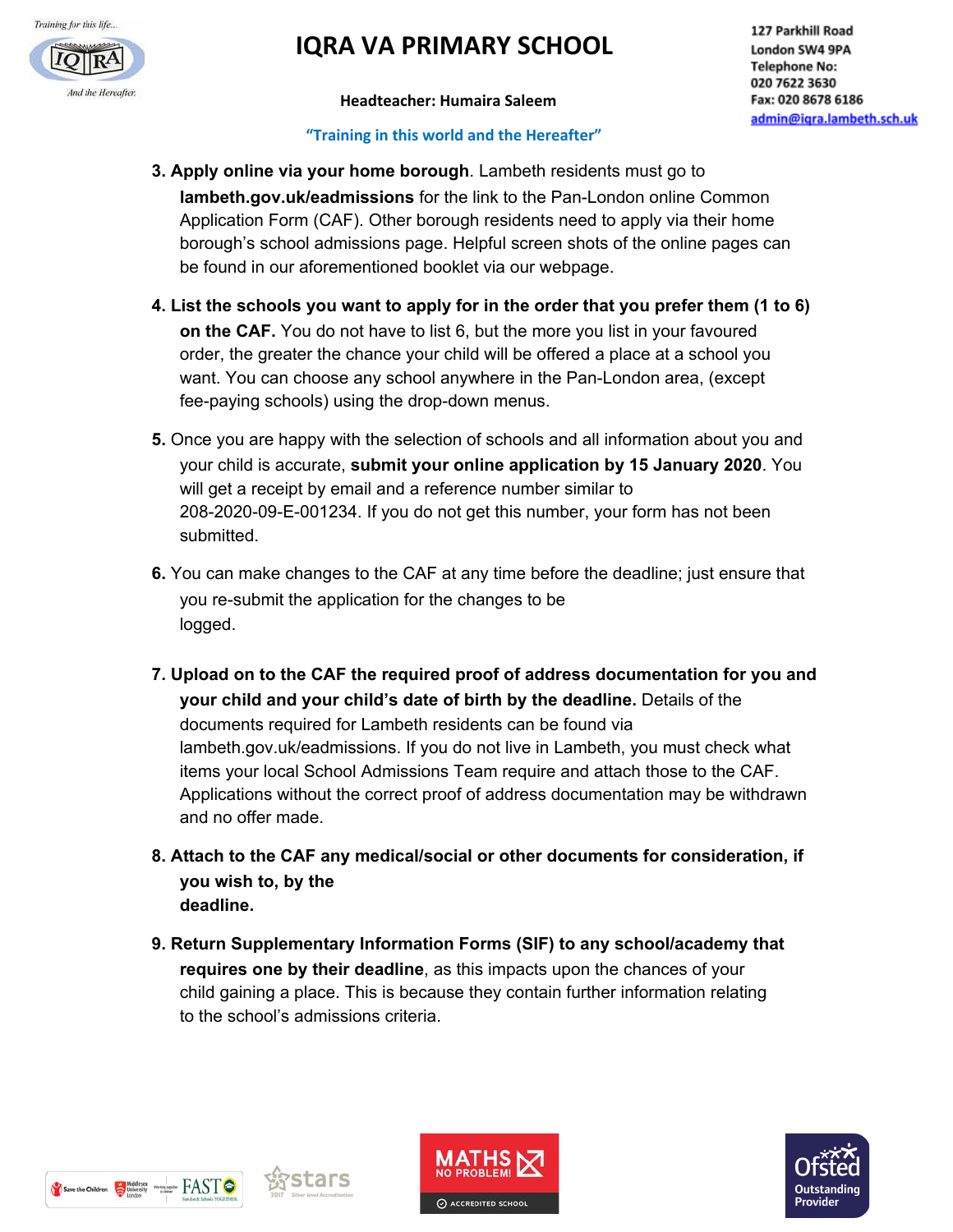

## **IQRA VA PRIMARY SCHOOL**

**Headteacher: Humaira Saleem**

#### **"Training in this world and the Hereafter"**

#### **Further points to remember:**

• There is no automatic entry to a primary school where a child is currently attending the nursery provision. An on time application is required and there is no guarantee that an offer can be made at the school, as other parents/carers will be applying and there is no priority given.

• Even if you have another child attending a primary school, you must still apply on time. You must ensure that you include your other child's details in the school's part of the application if they are in current reception class to year 5 at present, or up to year 1 for infant schools.

• Admissions authorities - the body of people who make decisions about admissions will determine which children can be offered a place at a school by applying their admissions criteria. For community schools the admissions authority is the local authority itself and for an academy, voluntary-aided (religious), foundation or free school it is the governing body of that school or trust.

• Where a school has more applicants than places its published admissions criteria will be used to decide the order in which children are to be ranked.

• No Lambeth school has a 'catchment area' (though some church schools may prioritise children living in a specific parish/parishes).

• School staff will not know what number preference their school has been listed on the CAF, all applications are considered the same at the same time.

• Primary National Offer Day is 16 April 2020. Parents/carers will be informed of outcome of their CAF that evening by text and/or email. Children will be offered the single highest preference possible from their CAF, or if no offer can be made from the CAF, an allocated offer will be made then or soon afterwards.

• More details about National Offer Day and actions to take will be given at that point.

For more information about the process visit lambeth.gov.uk/eadmissions